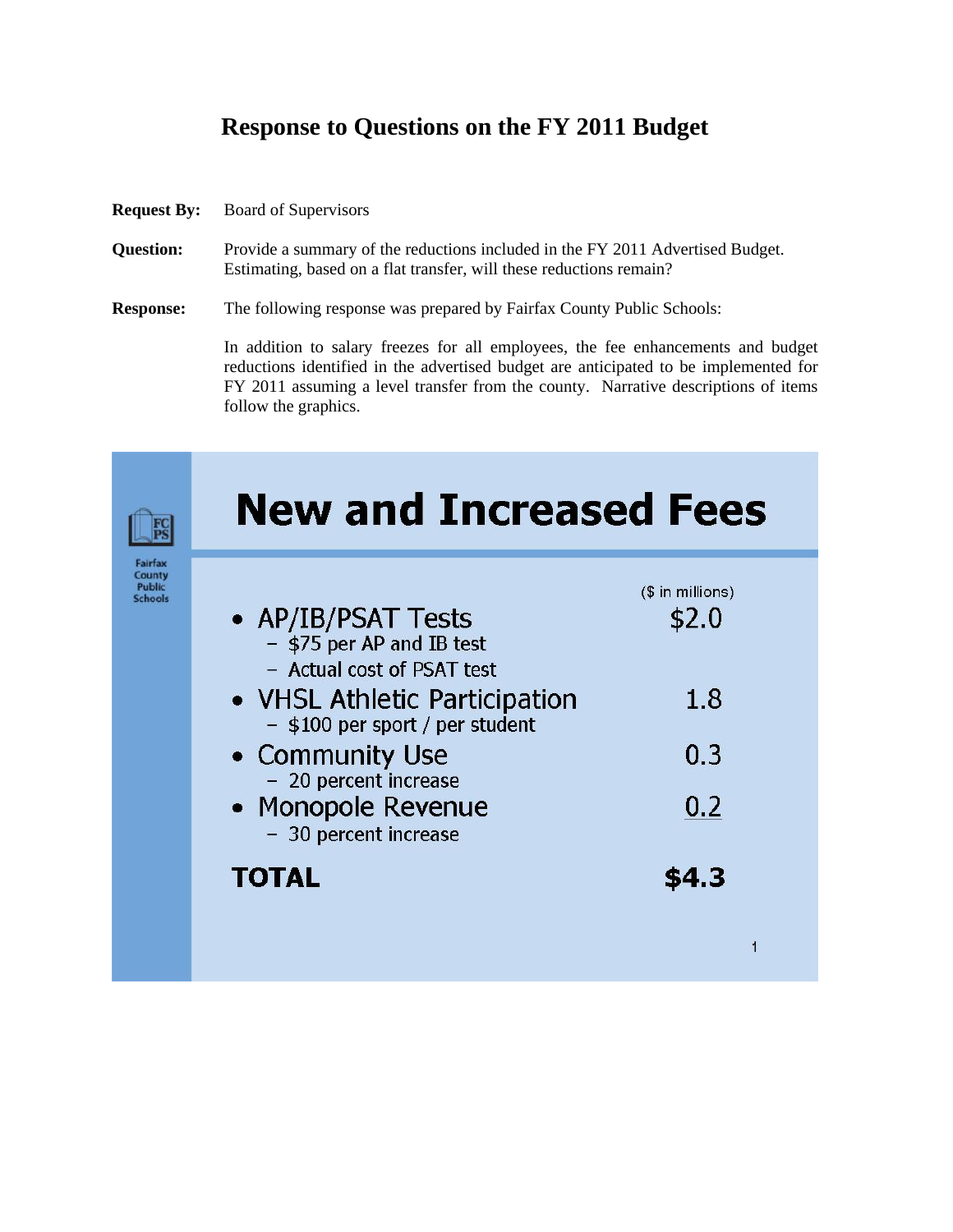# **Advertised Budget Reductions**

Fairfax County<br>Public<br>Schools

 $F_S$ 

- Energy and Refuse
- Replacement Buses
- Replacement Equipment
- Drivers Education BTW
- Central Office Support
- Supplies and Textbooks - 15 percent reduction
- $($$  in millions) (positions)
	- $($0.5)$  $(0.0)$
	- $($ \$1.1)  $(0.0)$
	- $($2.0)$   $(0.0)$
	- $($0.1)$   $(0.0)$
	- $(47.2)$   $(98.5)$ 
		-
	- $(4.6)$  $(0.0)$

## **Advertised Reductions (cont.)**

Fairfax<br>County<br>Public<br>Schools

 $F_S$ 

|                            | $($$ in millions)   | (positions) |
|----------------------------|---------------------|-------------|
| • Activities and Athletics | $($ \$0.5)          | (0.0)       |
| • Tuition Reimbursement    | $($ \$1.2)          | (0.0)       |
| • CTE Contract Length      | $($ \$0.4)          | (0.0)       |
| • Custodial Support        | $(42.0)$ $(66.5)$   |             |
| • Close Pimmit Alt. HS     | $($ \$1.1) $(20.5)$ |             |
| • Teacher Leadership       | $($ \$3.0)          | (0.0)       |
| • National Board Stipend   | $($ \$1.2)          | (0.0)       |
| • International Children's | $($ \$0.1)          | (0.0)       |
| Festival                   |                     |             |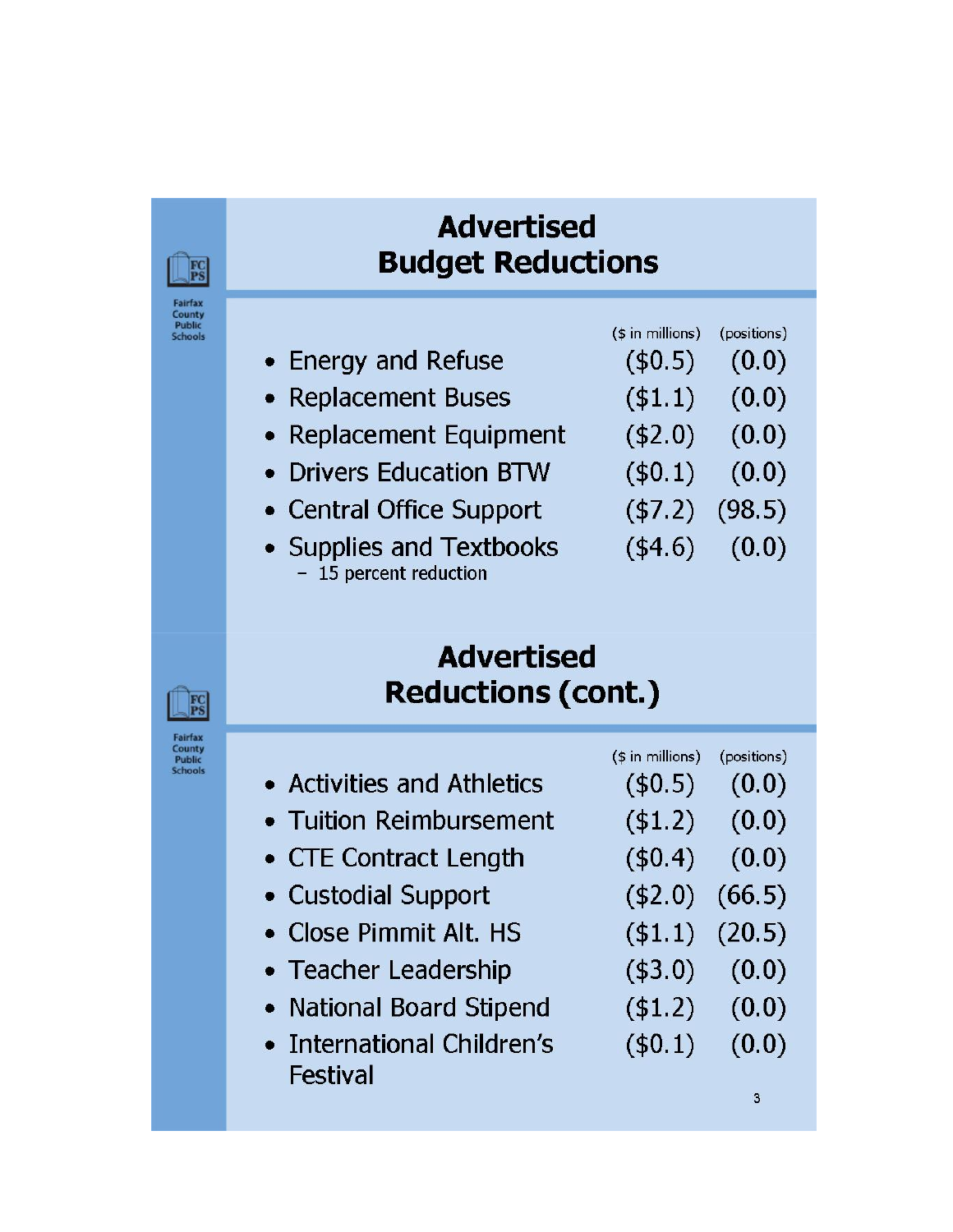# **Advertised Budget Reductions (cont.)**

Fairfax<br>County<br>Public<br>Schools

FC

|                                                                                                                                                | $($ in$ millions) (positions) |                    |
|------------------------------------------------------------------------------------------------------------------------------------------------|-------------------------------|--------------------|
| • Elementary Focus                                                                                                                             | (\$1.2)                       | (0.0)              |
| • Extended Learning Support $(1.9)$ $(5.8)$<br>- Eliminates remaining local<br>funding for extended school<br>day and extended school calendar |                               |                    |
| • Summer School<br>- Excludes Extended School Year<br>(Special Education) and<br>self-supporting programs                                      |                               | $($ \$6.3) $(0.0)$ |

 $\overline{\mathbf{4}}$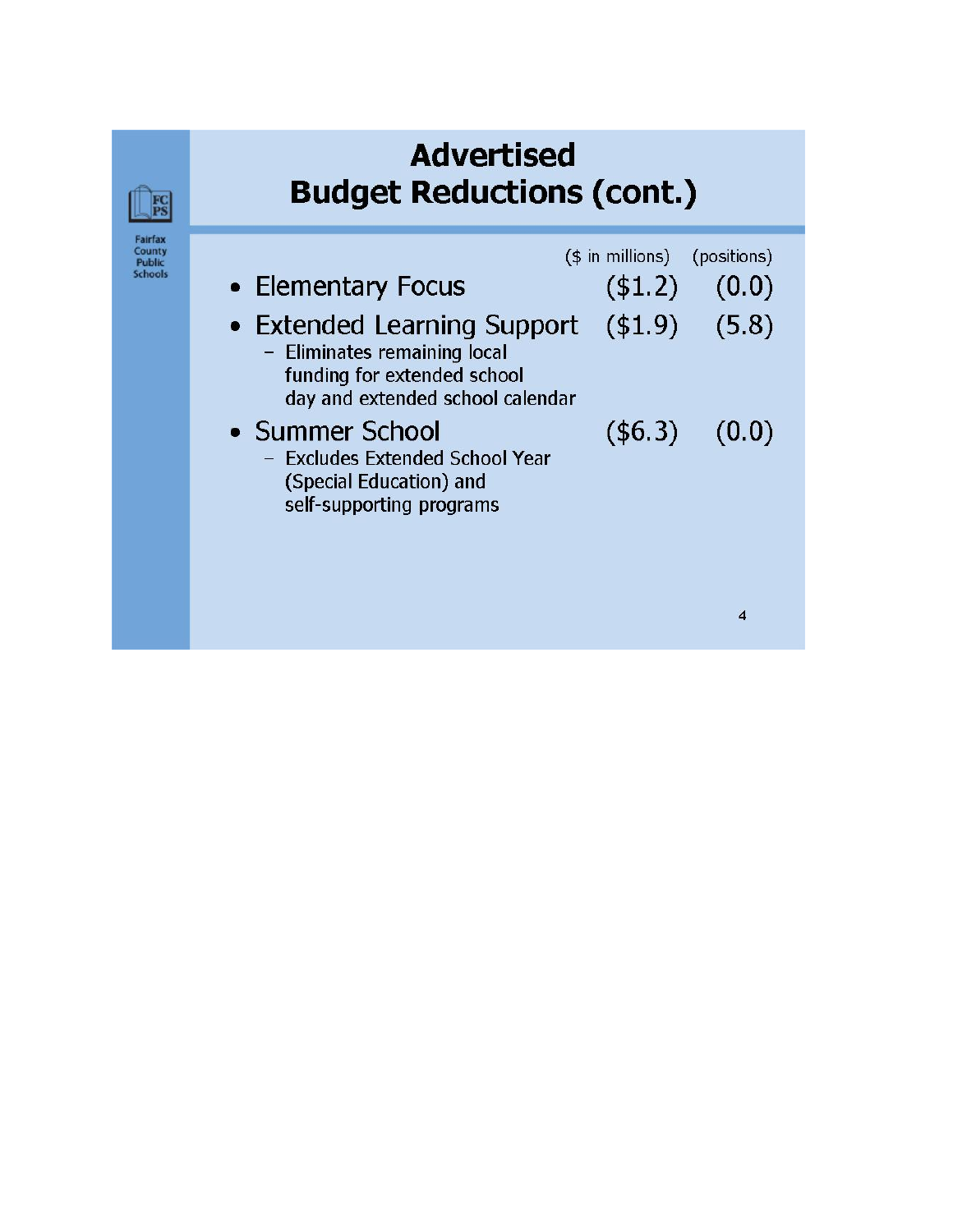### **Fee Enhancements:**

### **AP/IB/PSAT Test Fees 0.0 positions**

A \$75 fee per test will be charged to students taking Advanced Placement (AP) and/or International Baccalaureate (IB) tests, and students will be charged the actual cost of the PSAT test, resulting in \$2.0 million in revenue. The fee will be reduced or waived for students eligible for free or reduced-price meals. The International Baccalaureate Organization requires that students take the IB exam. Currently, the School Board requires that students in AP courses take the exam. The School Board will determine whether the AP test will still be mandatory and/or whether students completing the course, but not taking the exam will receive a weighted grade. Many colleges and universities use exam scores to provide college credit for AP and IB course work completed in high school.

### Athletic Fees 0.0 positions **and a set of the set of the set of the set of the set of the set of the set of the set of the set of the set of the set of the set of the set of the set of the set of the set of the set of the**

Beginning in FY 2011, FCPS will implement a \$100 fee per student per Virginia High School League sport. A reduced or waived fee will be available for students eligible for free or reducedprice meals. The fee is projected to generate approximately \$1.8 million. The Proposed athletic fee was budgeted to generate \$0.9 million; however, the additional fees anticipated from the restored sports in the Advertised Budget coupled with increased participation rates are expected to generate an additional \$0.9 million. As a result of this fee, FCPS anticipates that a drop in participation from the current level of about 40 percent of high school students may occur. All athletic fee revenues will be accounted for separately and fees will be reviewed annually.

### **Community Use Fees 6.0 positions** 6.0 positions 6.0 positions

Community use revenues will increase by 20.0 percent for the coming fiscal year to help offset costs associated with the use of FCPS facilities. Additional revenue of approximately \$0.3 million is anticipated from this increase. Recent surveys suggest FCPS may face a decline in community use by raising fees. A review of surrounding jurisdictions is in progress to determine if revisions are needed prior to adoption of the FY 2011 Approved Budget.

### **Monopole Revenue 0.0 positions 0.0 positions**

The FY 2011 Budget includes an increase of 30.0 percent, or \$0.2 million in revenues generated through monopoles. The monopoles are 85 to 138 feet tall, carry multiple components, such as lighting brackets and wireless antennas for commercial carriers, and are placed on FCPS property where vertical structures, such as light poles and tall trees, currently exist. The poles located on school property are currently leased to a variety of cell phone service providers who locate antennas on the poles.

### **Budget Reductions:**

### **Energy and Refuse Collection Savings (0.0 positions)**

A reduction of \$47,000 is budgeted due to anticipated energy savings. In addition, a savings of \$0.5 million is the result of an agreement for Fairfax County Department of Public Works and Environmental Services to collect refuse from FCPS properties. This is a direct result of the joint

# **\$2.0 million**

# **\$0.3 million**

 **\$1.8 million** 

## **\$0.2 million**

# **(\$0.5 million)**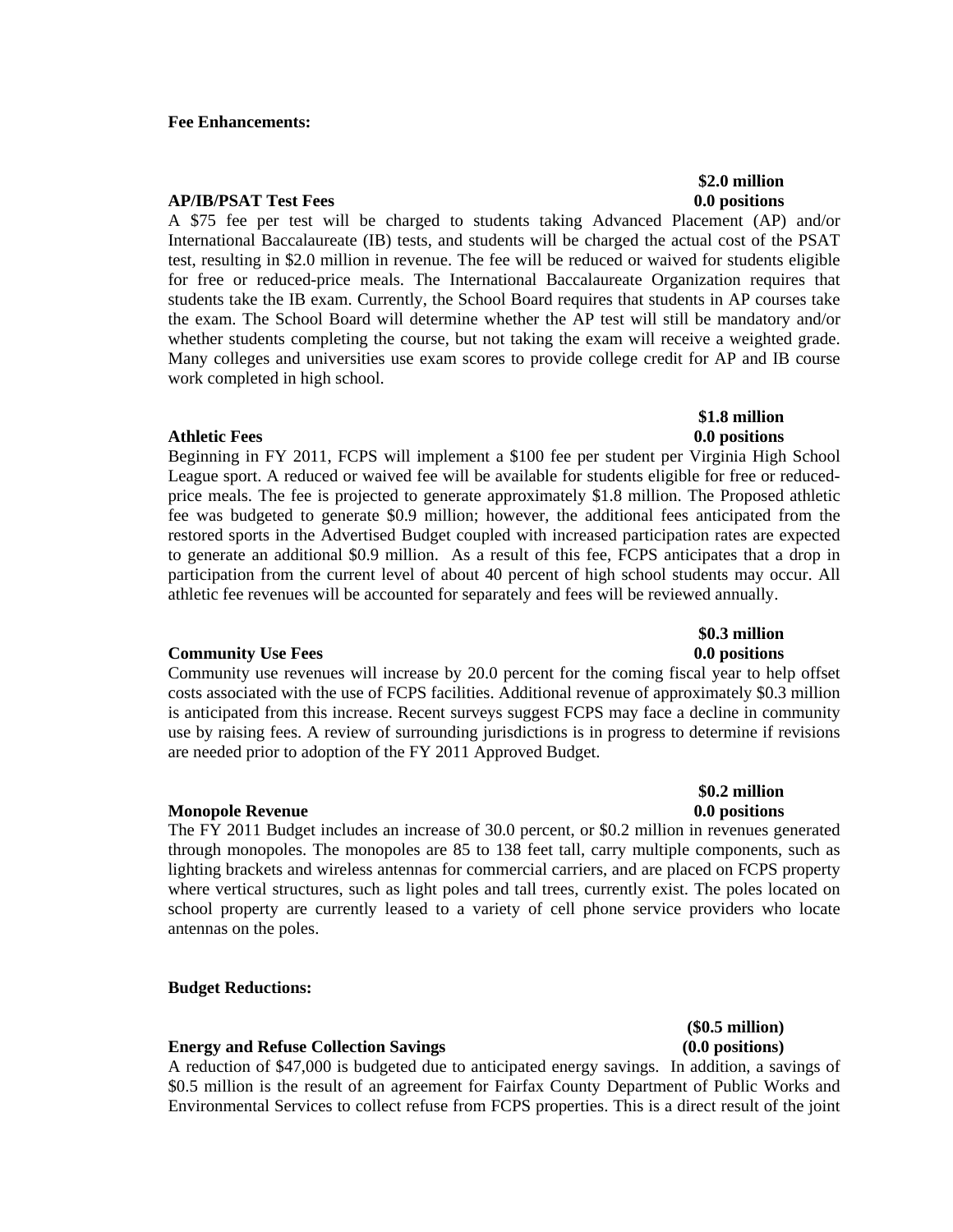County and FCPS "Smart Savings" task force that seeks to find ways to reduce costs through such cooperative enterprises.

### **New Buses Lease/Purchase (0.0 positions)**

Elimination of the purchase of 50 buses will increase the number of buses that exceed the School Board replacement policy. This will result in an increase in maintenance and operating costs of each bus not replaced.

### **Equipment Replacement (0.0 positions)**

The reduction of \$2.0 million in replacement equipment will impact the planned FY 2011 replacement of computers at the elementary level of the instructional program. With FCPS contract pricing agreements, it may result in the loss of replacing approximately 1,700 laptop computers.

### **Drivers Education—Behind the Wheel (0.0 positions)**

The driver's education transfer of \$58,393 from the School Operating Fund (SOF) will be eliminated. In order for the class, offered by Adult and Community Education, to be fully selfsupporting, the replacement cycle for vehicles will be revised with fewer vehicles being replaced in the fleet used for behind-the-wheel instruction. In addition, tuition may need to increase to ensure that expenses are met without support from the SOF.

### **Central Office Support**

Service to schools, students, parents, community members, and the School Board will be impacted by the following reductions. Reductions totaling \$7.2 million and 98.5 positions include savings from eliminating positions, hourly, and/or other funding:

### **School Board Office** (1.0 position) **(1.0 position)**

• the elimination of a 1.0 executive administrative assistant position will increase the time required to respond to constituent concerns and requests, and limit the staff support available to assist School Board members in accomplishing their duties

# **(\$0.4 million)**

### **Division Superintendent** (1.0 position) **(1.0 position)**

- the elimination of 2.0 internal auditor positions will reduce the number of audits completed in the audit plan thus increasing risk, and decrease Internal Audit's availability to provide proactive assistance to FCPS schools and departments
- a reduction in legal fees budget will offset the hiring of a 1.0 paralegal position and further reduce the legal fees budget by 10.0 percent reducing legal assistance provided to departments and schools

# **(\$0.1 million)**

### **Cluster Offices (3.0 positions)**

• the elimination of 4.0 executive administrative assistant positions, offset by an increase of 1.0 professional learning specialist position, will reduce the ability of cluster staff to respond to requests from constituents and the division

# **(\$1.1 million)**

**(\$2.0 million)** 

# **(\$0.1 million)**

## **(\$0.0 million)**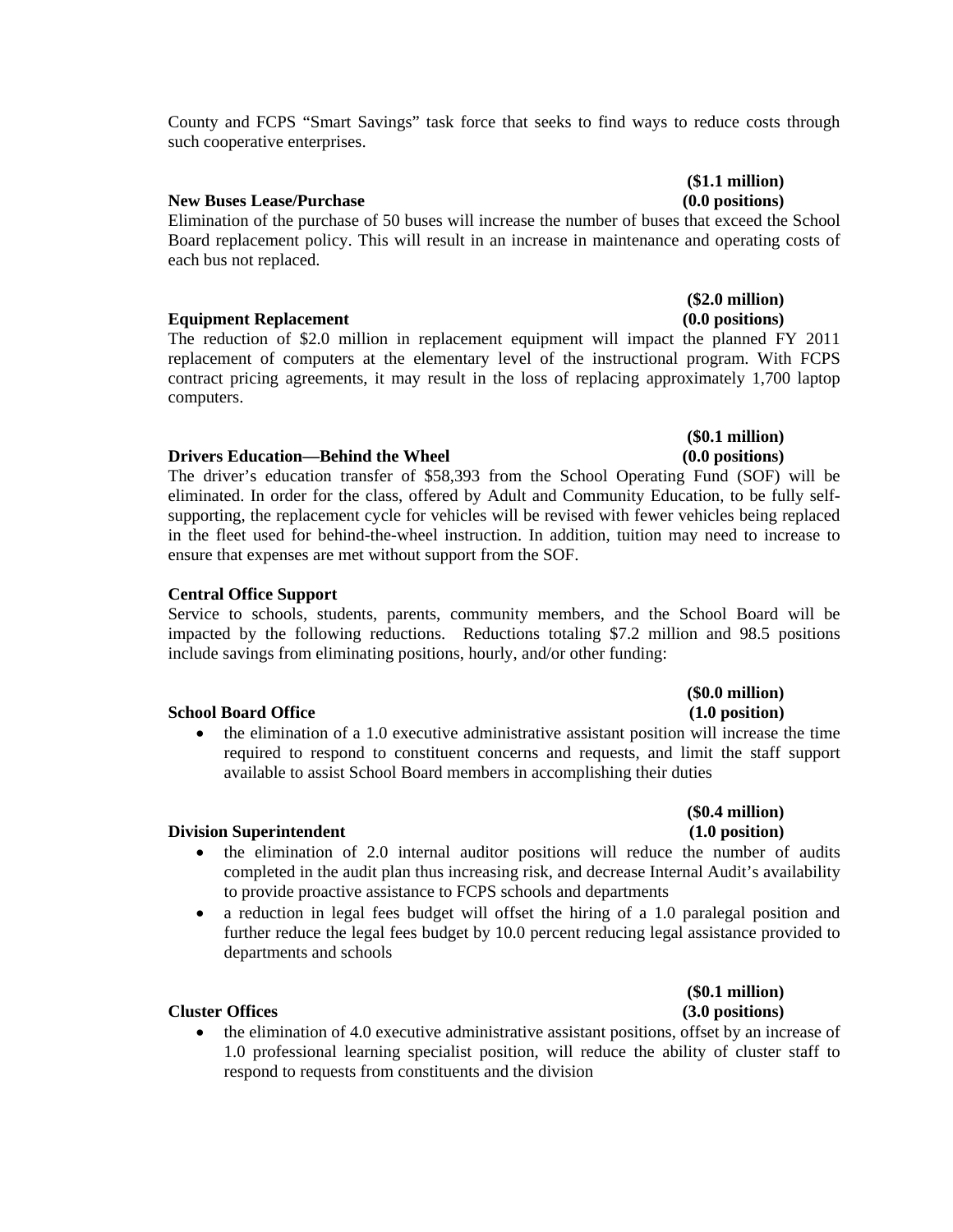### **Communications and Community Outreach (2.0 positions)**

- the elimination of a 1.0 family partnerships manager position will reduce Family and School Partnership services to families and schools
- the elimination of a 1.0 web services technician position will reduce technical support for school-based web curators, will increase time for FCPS web site redesign and content migration, and increased demand of IT specialists in IT, ISD, and DSS to modify existing or create new ColdFusion applications

### **Facilities and Transportation (41.0 positions)**

# **(\$2.4 million)**

- the elimination of a 1.0 mail and reprographic assistant l position will reduce mail delivery and other associated services at GAC by 50 percent
- the elimination of 2.0 administrative assistant positions will impact the scheduling of meetings, collection of Community Use payments, timely response to inquires related to boundaries and transfers, and the ability to provide efficient customer service
- the elimination of a 1.0 buyer  $1/11$  position will reduce the assistance in service contracts, adversely impacting timely and economical material receipts, orders, and returns
- the elimination of a 1.0 security supervisor position and a 1.0 inspections technical specialist position will decrease responsiveness of the security and safety office
- the elimination of a 1.0 mechanical engineer position will impact the timeliness of providing cost estimates and implementation of facility modification projects
- the elimination of 29.0 trades positions will severely reduce Facilities Management's ability to ensure occupant safety and indoor air quality, support daily school operations, and maintain school repainting cycles
- the elimination of a 1.0 transportation operations manager position and 2.0 dispatcher positions will force the continuation of an office with 700 employees reporting to one coordinator
- the elimination of a 1.0 transportation supervisor position will halt the ongoing development of the centralized routing office
- the elimination of a 1.0 program assistant position will reduce Transportation's ability to handle phone calls and e-mail messages, delay reporting of emergencies, delay state reporting and investigation follow-up of school bus accidents, and reduce Transportation's ability to work effectively with operations offices, police, and paramedics in accidents and medical emergencies
- the elimination of academy transportation for runs with five or fewer riders and the elimination of transportation to an Advanced Academic Center where the students' base school offers the same level of Advanced Academic instruction will result in a reduction to bus drivers which are not included in the position total

### Financial Services (6.5 positions)

- the elimination of a 0.5 finance assistant position will result in reductions in customer service and movement of additional services to employee self-service models
- the elimination of a 1.0 finance technician position will result in elimination of onsite financial support to schools with vacant financial positions, requiring other school-based staff to process transactions, potentially creating compliance issues
- the elimination of a 1.0 accounts payable assistant position will cause delays in processing payments, which may result in late fees

# **(\$0.1 million)**

# **(\$0.5 million)**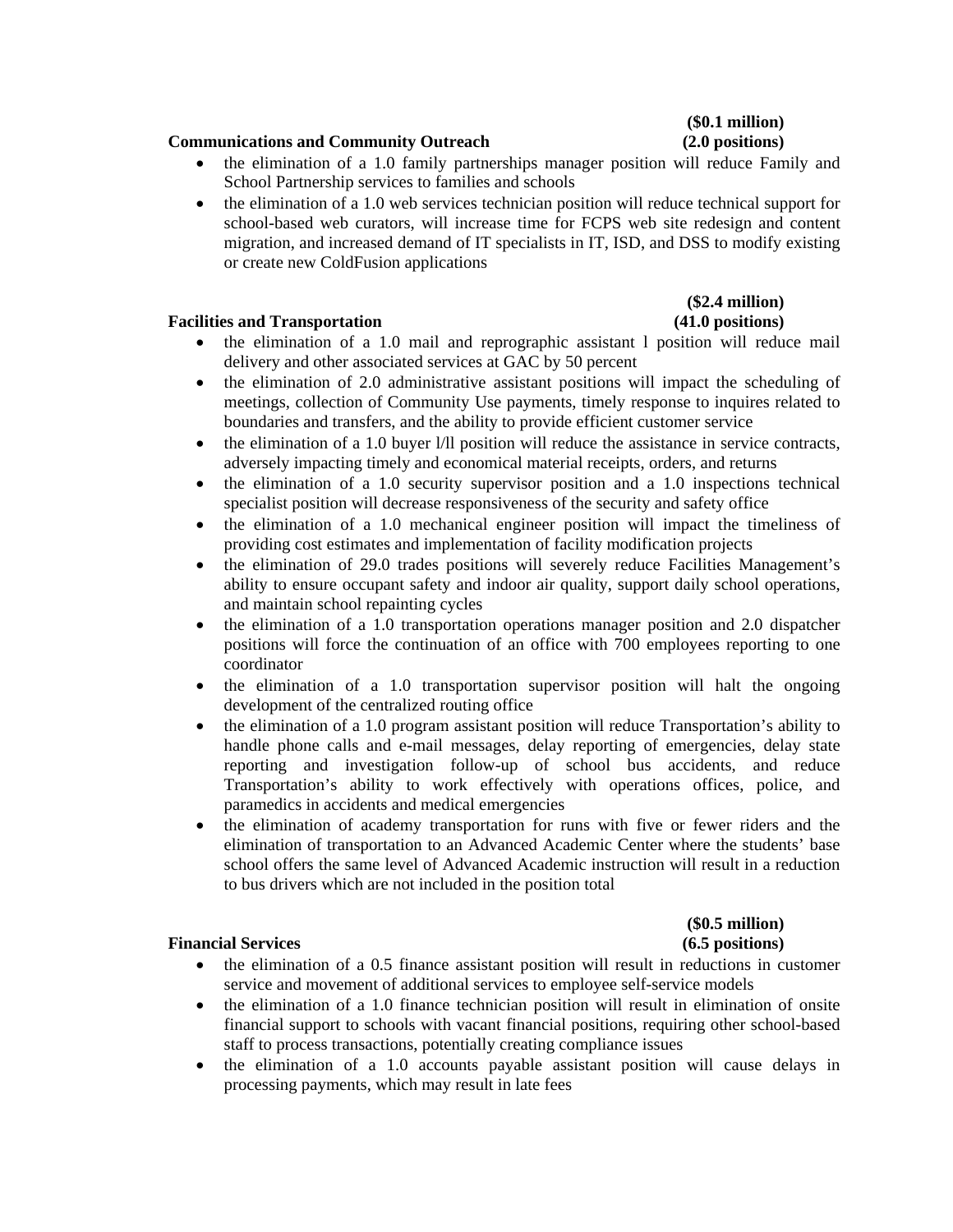- the elimination of a 1.0 administrative assistant position will result in delays in time and attendance reporting, coordination of performance evaluations, telephone support, and ordering warehouse and office supplies
- the elimination of 2.0 warehouse worker positions and reduced hourly support will limit the responsiveness to requests for the loaner table and chair program, the floor tarp loaner program, and the pickup and delivery of wrestling mats and pianos between schools for competitive and musical events. In addition, it may impact PONY mail service to schools and offices. Operations may revert back to every other day mail services for pick-up and delivery of internal and US mail. In addition, the Elementary Science Kit Program will be impacted, resulting in a reduction of approximately 1,000 kits
- the elimination of a 1.0 buyer assistant I/II/III position will reduce support services to schools with up-to-date electronic catalogs and delay updates to the contract register and other related applications

### **Human Resources (3.0 positions)**

# **(\$0.4 million)**

- the elimination of a 1.0 employee program specialist position in Communications, who is responsible for the implementation of divisionwide human resource strategic initiatives, will have an adverse impact on employee retention and employee engagement programs, as well as the teacher working conditions survey and the support employee working conditions survey
- the elimination of a 1.0 director position in Salary Services will reduce significantly the ability to respond to budget questions, salary inquiries, compensation analyses, and classification reviews
- the elimination of a 1.0 client services manager position in Customer Services will reduce the overall supervision and oversight of the Welcome Center and will impact the planning and delivery of training, data reporting and statistics, and technology initiatives
- the reduction to hourly support, postage, equipment, technical training, professional services, recruitment advertising, and printing amounts to \$0.2 million and may limit training and support on technical compliance and regulatory issues, increase the time required to respond to clients and decrease the quality of the responses, and adversely impact efforts to recruit and attract a world class workforce

### **Information Technology (18.0 positions)**

# **(\$1.2 million)**

- the elimination of a 1.0 technology specialist position will reduce FCPS' ability to respond to student record requests within the initial FERPA and FOIA timelines and increase extensions
- the elimination of 2.0 technology specialist positions will delay automation of student network account management process within Identity Manager
- the elimination of 2.0 technology specialist positions will impact FCPS' timeliness of student data reporting because publication of school data within Public Schools Profiles will be delayed, and ad hoc student information reporting requests from school system leadership will experience delays
- the elimination of a 1.0 technology architect position will impact FCPS' ability to assess risk, perform business/solution analysis, and conduct technical assessments of centrally deployed systems and instructional textbooks and software solutions
- the elimination of a 1.0 program assistant position will increase the time required to deliver parts and inventory to field technicians and increase the time required for parts replacement fulfillment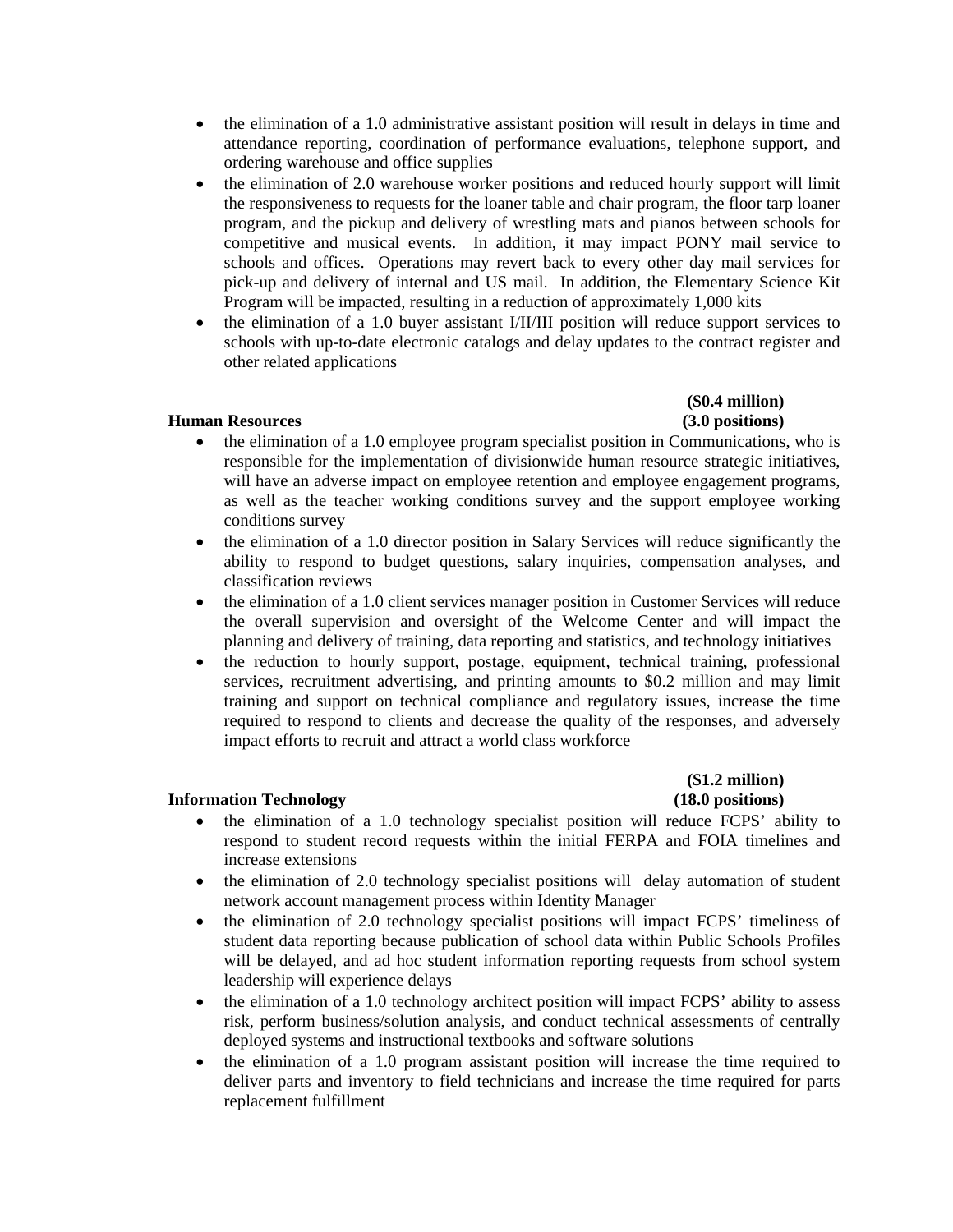- the elimination of a 1.0 field technician position to no longer process the computer monitor replacement service cycle
- the elimination of a 1.0 field technician position will result in increased response time and the length of time it takes to restore functionality of laptops and desktop computers
- the elimination of a 1.0 operations technician position will reduce support for handling enterprise network printing via Solimar Systems and coverage of the 24/7 network operating center
- the elimination of a 1.0 business specialist position and a 1.0 accounting technician position will eliminate support for non-centrally-funded communication devices
- the elimination of a 1.0 media resource specialist position will eliminate the services to facilitate the preview, evaluation, procurement, and distribution of electronic media titles for use in FCPS including Family Life Education media
- the elimination of a 1.0 technical support specialist position will reduce the level of technology support to administrative sites and eliminate home technical support to School Board members
- the elimination of 3.0 administrative assistant positions will reduce administrative support for phone coverage, mail room support, time and attendance reporting, responding to requests for information and preparing documents
- the elimination of a 1.0 technical specialist position, multimedia producer/director, to result in instructional and public information programming video production schedule being reduced by 20-25 productions each year

# (**\$ 1.1 million)**

### **Instructional Services (13.0 positions)**

- the elimination of a 1.0 coordinator position will reduce the capacity to provide central instructional support for eCART, increase the response time for training and complex inquiries and decrease the delivery of eCART content to schools
- the reduction of a 1.0 ESOL Specialist will negatively impact academic success of English language learners (ELLs) and leave only 1.0 specialist to serve 139 elementary schools and over 14,000 ELLs
- the reduction of two 0.5 Advanced Academics Resource Teachers will endanger the Young Scholars Initiative and negatively affect the Honors, Level IV Center and IBMYP program
- a reduction of a 1.0 school-based technology specialist (SBTS) will result in decreased training to SBTS which means a decrease in training to all Elementary teachers
- the reduction of a 0.5 K-6 Support Resource Teacher position will negatively impact Professional Learning Community support to schools struggling to make AYP and impact achievement results that will further jeopardize schools facing NCLB sanctions
- the reduction of a 0.5 Early Childhood Resource Teacher will severely compromise the ability to provide custom support to schools and kindergarten classrooms and negatively impact support to 600 kindergarten teachers
- the reduction of a 0.5 Health & PE Resource Teacher will affect the delivery of teacher resources such as health, Family Life Education, physical education curriculum, eCART resources and assessment items, as well as teacher training
- the reduction of two 0.5 Fine Arts Resource Teachers will negatively impact the development of assessments; teacher training, both in the delivery of these assessments as well as the training necessary to develop inter-rater reliability among teachers; the collection of anchor works; and website development
- the reduction of a 1.0 Instructional Technology Integration Administrative Assistant position will eliminate support for the specialists and central technology initiatives which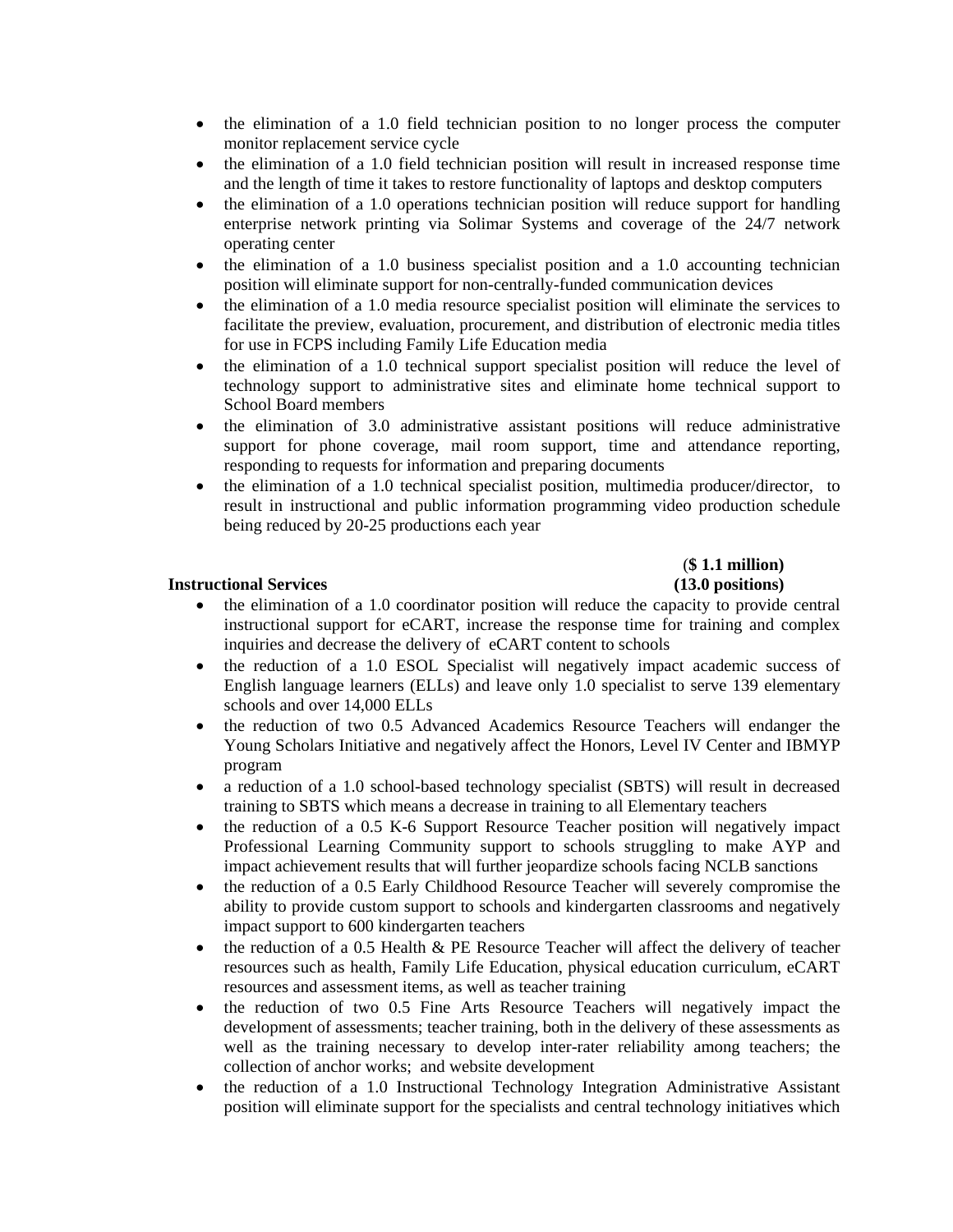will result in delayed growth of eCART by reducing the entry of items into the curriculum repository, and increasing the response time to meet the needs of schools

- the reduction of a 0.5 CTE Administrative Assistant position will eliminate support for specialists and coordinators resulting in additional workload. This also will result in delayed response to instructional needs at middle and high schools.
- the reduction of a 1.0 Elementary Technology Specialist position will eliminate instructional technology support for all elementary schools resulting in delays for deployment of instructional technology initiatives as well as delaying the review of appropriate software applications and emerging technologies
- the reduction of a 1.0 Professional Library Specialist will eliminate the full-time support of a librarian at the education library located at Sprague Center. The education library will change from a full-service library to a lending library affecting research assistance to staff pursuing advanced degrees and conducting professional research.
- the reduction of a 1.0 Library Operations Assistant position will increase the response time to FCPS financial services and the vendor accounts payable offices when discrepancies arise on invoices and payments. It will also decrease time spent in schools to support librarians.
- the reduction of a 1.0 Library Services Aide will increase the time it takes to process library materials centrally and the delivery of those materials to schools as well as impact shipping and receiving functions for the division library materials. The ability to support library collections for new schools will be compromised.
- a 1.0 Building Supervisor will be eliminated due to the closing of the Lacey Center
- In addition, 2.0 Summer School administration positions in the Grants and Self-Supporting Fund will be eliminated. This includes a 1.0 registration supervisor and a 1.0 administrative assistant.
- the ISD baseline will be reduced \$0.1 million in hourly and logistics accounts and will impact the department's ability to replace equipment, provide substitutes for some teacher trainings and inservices, and provide hourly support during peak summer periods

# **(\$0.5 million)**

### **Professional Learning and Accountability (5.0 positions)**

- the elimination of a 1.0 administrative assistant and hourly funding will constrain the department's ability to respond quickly and efficiently to customer requests and needs
- the elimination in Educational Planning of 3.0 specialists and 1.0 administrative assistant will:
	- cut support for schools and cluster offices as they craft and implement their statemandated school improvement plans
	- remove this office's support of assisting schools in aligning their strategic plans to the student achievement goals
	- endanger a school's ability to earn or retain SACS-CASI accreditation (Students who do not attend SACS-CASI schools may not gain admission to some colleges/universities, and teachers who teach in a non SACS-CASI accredited school may not have their years of teaching experience recognized by other school districts.)
	- eliminate customized student data reports that are used when schools/clusters are analyzing their data or communicating with teachers, parents, or other stakeholders
	- eliminate the coordination of the boundary facilitators and the analysis of data from community boundary meetings and cut personnel who oversee many of the state mandated reports, such as the Divisionwide Comprehensive Plan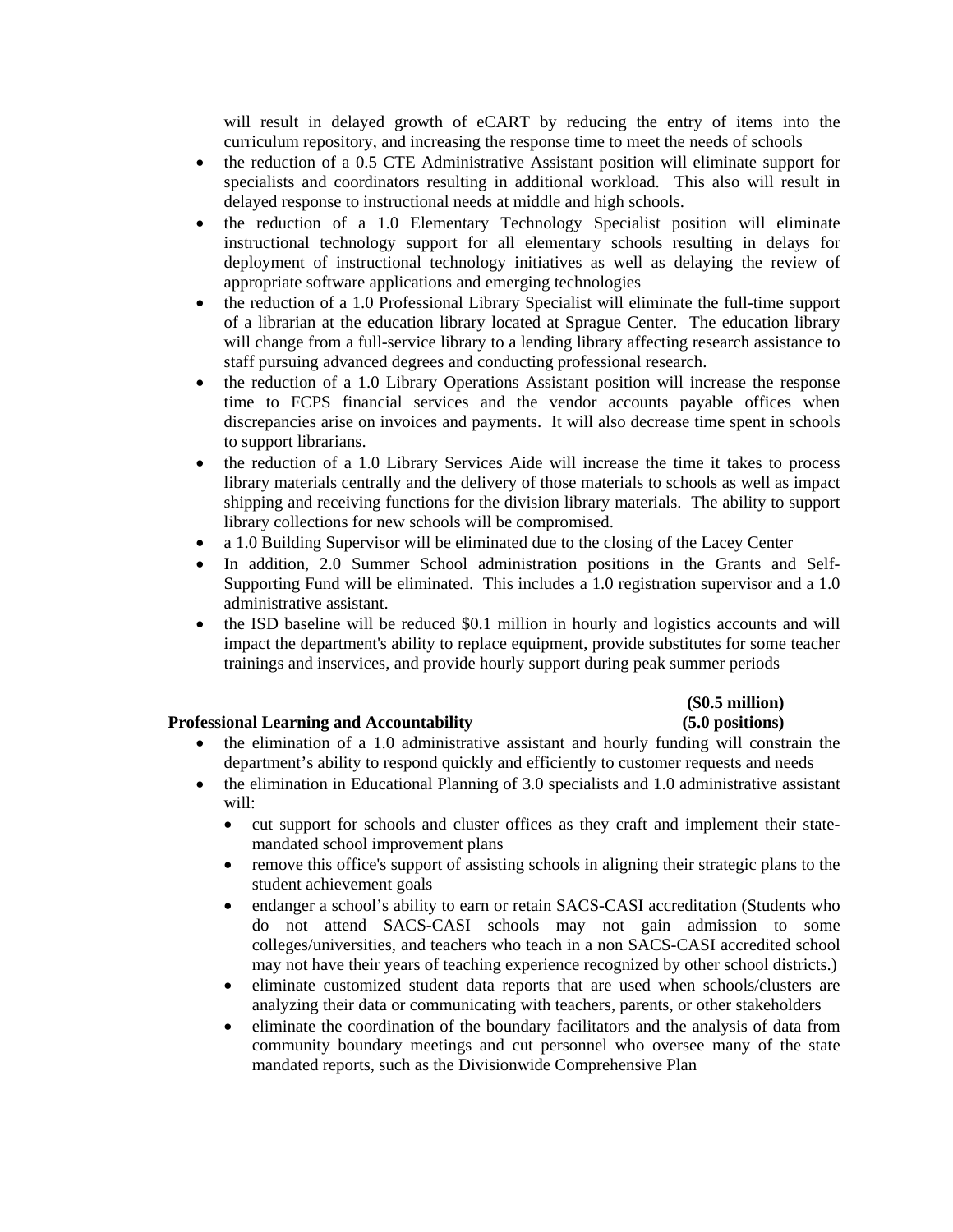# **(\$0.5 million)**

### **Special Services (5.0 positions)**

- the elimination of a 0.5 multilingual translator position will result in a reduction of translation and student registration services
- the elimination of a 1.0 elementary core resource teacher position will limit central support to elementary special education programs
- the elimination of a 0.5 program assistant position will limit support for itinerant teachers serving deaf/hard-of-hearing and vision impaired students
- the elimination of a 1.0 custodian position at Devonshire Center coincides with the Fairfax Ridge consolidation; DSS will no longer need to provide this support
- the elimination of a 1.0 program assistant position will limit support to Pyramid Procedural Services
- the elimination of a 0.5 administrative assistant position will limit support to Applied Behavior Analysis
- the elimination of a 0.5 administrative assistant position will limit support to Crisis Intervention and Dropout Prevention
- a contract length reduction (from 260- to 199-day) to the 1.0 conflict resolution specialist position in Student Safety and Wellness will limit support to this program
- reductions to hourly accounts, professional development travel, and other professional services total \$0.2 million and will impact a range of programs and opportunities, including student registration, home instruction, language interpreters, and professional development

### **Instructional Supply and Textbook Allocation (0.0 positions)**

Each year, 15 percent of all instructional supply and textbook allocations to schools and departments is held aside in a central account until the Midyear or Third Quarter Budget Review for distribution to schools and centers or for reallocation to address other district needs. The setaside funds will not be distributed in FY 2011 and instead taken as a budget reduction. This reduction totals \$4.6 million.

### **Activities and Athletics (0.0 positions)**

A budget reduction of \$0.5 million will consist of the following: the elimination of winter cheerleading; the elimination of the drill team advisor supplement, which will potentially eliminate the drill team program; a 25 percent reduction in swim and dive teams practice times; and the consolidation of transportation services.

### **Tuition Reimbursement** (0.0 positions)

All contracted employees are eligible to be reimbursed for one course (university or continuing education) each year, pending availability of funds. The elimination of tuition reimbursement will result in a budget savings of \$1.2 million.

### **Career and Technical Education Contract Length (0.0 positions)**

Contract lengths for career and technical education teachers will be reduced, resulting in a savings of \$0.4 million. A task force is currently evaluating contract lengths and educational requirements. This reduction will limit the time available for training and testing for required industry certification updates.

## **(\$1.2 million)**

## **(\$0.4 million)**

# **(\$4.6 million)**

**(\$0.5 million)**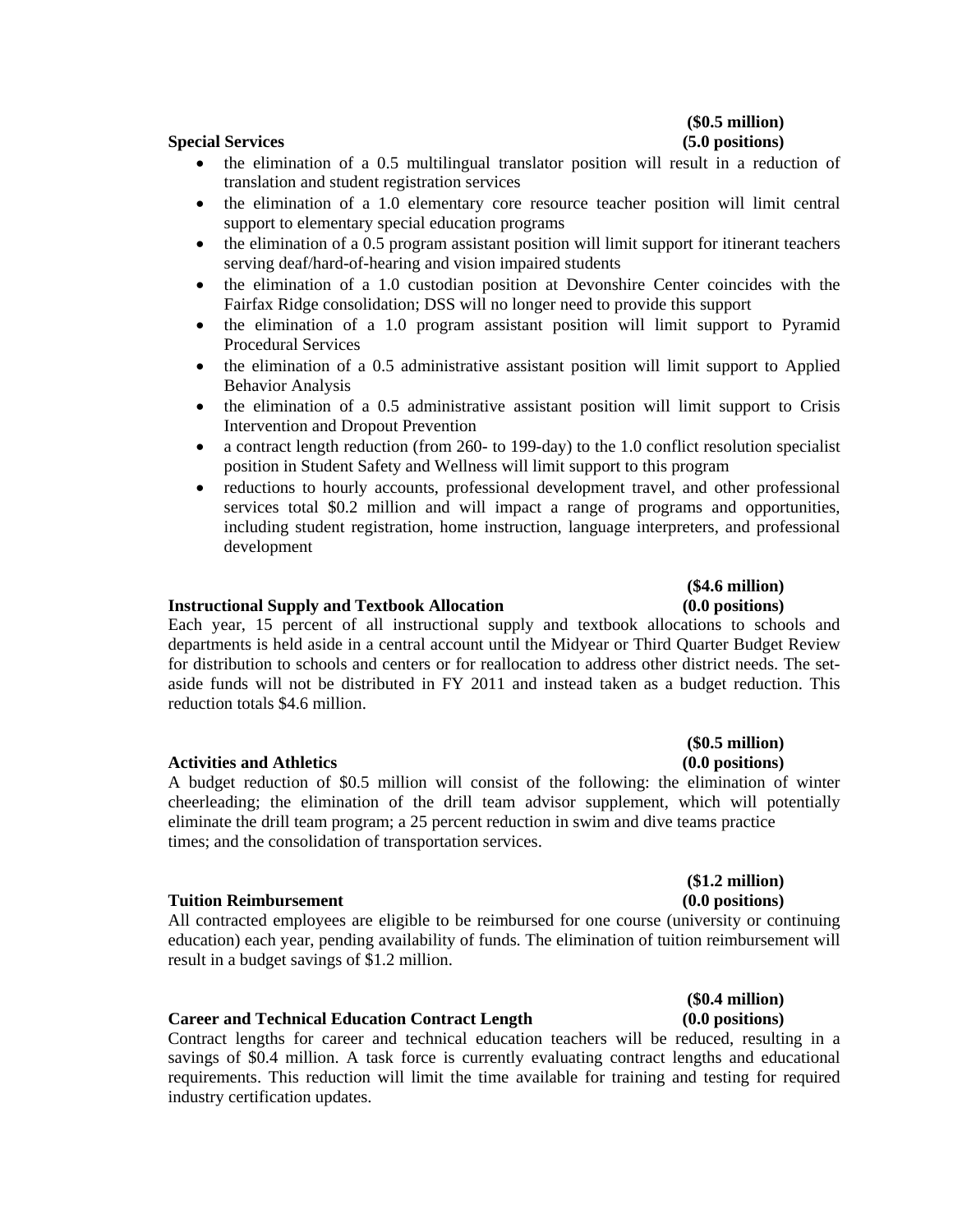A budget reduction of \$2.0 million for custodians includes 66.5 positions. Custodial staffing is based on a formula that considers student membership; square footage of the permanent building, modular buildings, and instructional trailers; specified teaching positions; and community use of facilities. Reductions amounting to 5.0 percent of custodian positions divisionwide were accomplished by adjusting the factors in the custodian staffing formula. Reductions to custodian staffing will negatively impact the division's ability to care for facilities and grounds to keep them safe and clean.

### **Alternative High Schools (20.5 positions)**

The Alternative High Schools Program offers students requiring a nontraditional setting an opportunity to earn a diploma. Pimmit Hills Alternative High School will close, and students will attend Mountain View or Bryant alternative high schools or other FCPS programs. Reductions of 20.5 positions total \$1.1 million.

### **Teacher Leadership (0.0 positions)** (0.0 positions)

Teacher Leadership funds were used to extend teacher contracts to develop teachers as leaders of Professional Learning Communities within their schools. Eliminating the Teacher Leadership program will result in a savings of \$3.0 million. This will return teachers currently on extended contracts to their standard contract length of 194 days.

### **National Board Certification (0.0 positions)**

A budget reduction of \$1.2 million will eliminate the stipend paid by FCPS to NBCTeachers. Additional reductions include funding for hourly teachers, special functions, and professional development.

### **International Children's Festival**  (0.0 positions)

This eliminates funding for the fifth grade field trip to the International Children's Festival by reducing the Superintendent's Office budget by \$50,000 for admissions costs and by reducing transportation by \$60,000.

### **Elementary Focus (0.0 positions)**

The elimination of \$1.2 million in materials and supplies funding for Elementary Focus will result in the inability of schools to purchase additional instructional materials and provide additional staffing related to the school's selected focus area. In addition, schools previously opting to use this funding to hire additional teachers and/or assistants will be unable to continue this practice.

### **Extended Learning Program (5.8 positions)**

This program offers extended learning opportunities to students at 23 elementary schools through either an extended school day (Monday) or an extended school calendar. The program was initiated in FY 2010, using local funds and federal American Recovery and Reinvestment Act of 2009 (ARRA) funds. However, due to the FY 2011 budget shortfall, local funds are no longer

### **(\$2.0 million) Custodians (66.5 positions)**

# **(\$1.1 million)**

**(\$3.0 million)** 

# **(\$1.2 million)**

# **(\$0.1 million)**

# **(\$1.2 million)**

## **(\$1.9 million)**